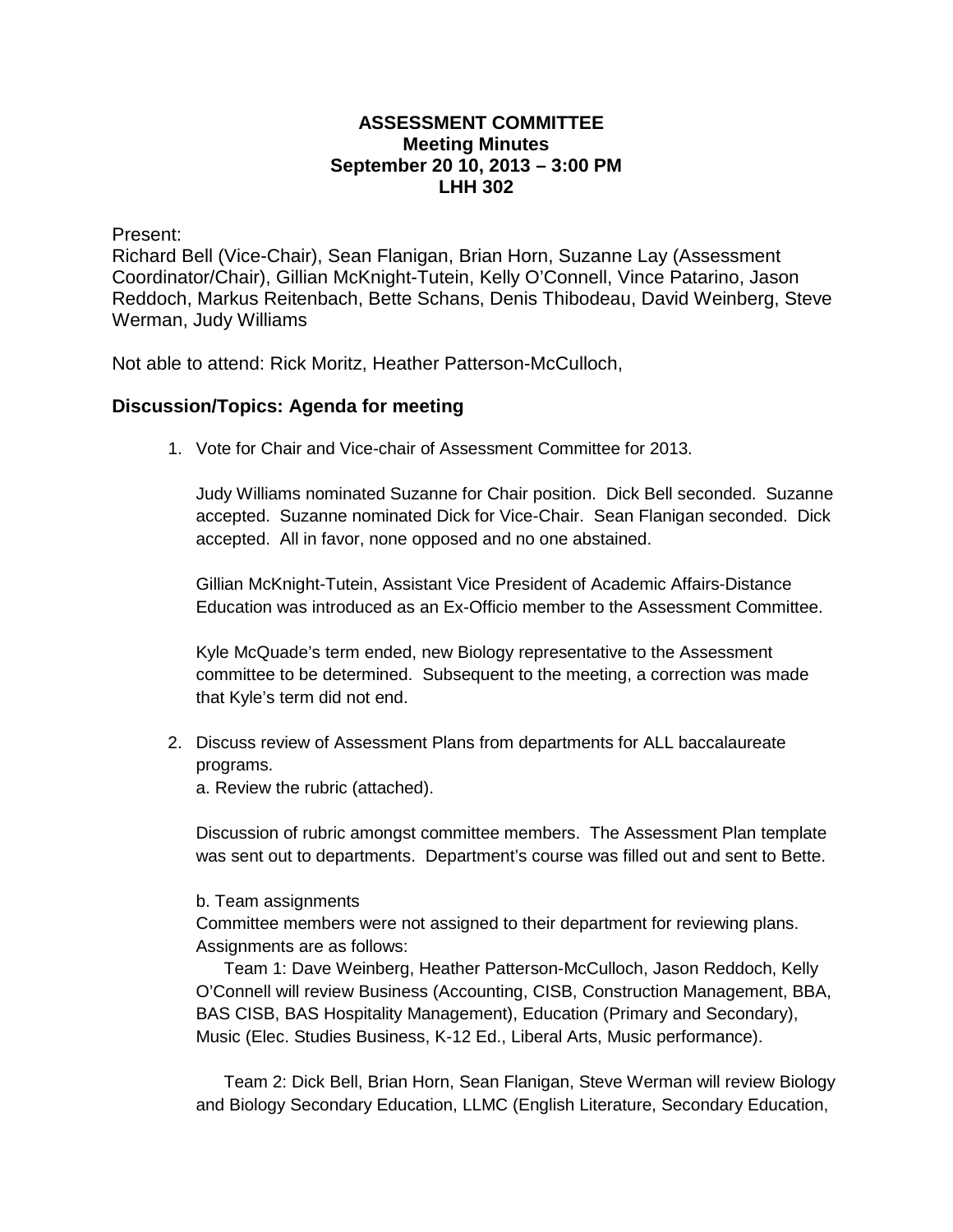Writing, Liberal Arts – elementary Education, Mass Communication, Spanish – applied professional, Literature and Language, and Secondary Education, Theatre (Acting/Directing, Design Technology, Music Theatre).

Team 3: Judy Williams, Vince Patarino, Dennis Thibodeau, Rick Moritz, and Gillian McKnight-Tutein will review Art (Graphic Design, Studio Art), CSMS (Computer Science, Math, Liberal Arts Elementary Education, Math – Secondary Education, Statistics), Kinesiology (Adapted Physical Education, Athletic Training, Exercise Science, Fitness/Health Promotion, Sport Management, K-12 Education).

Team 4: Biology rep, Markus Reitenbach, Suzanne Lay, and Bette Schans will review Health Sciences (BSN, BAS Radiologic Technology), Social and Behavioral Sciences (Criminal Justice – Law Enforcement, Criminal Justice, History, History – Secondary Education, Liberal Arts – Social Science, Physical & Environmental Science, Political Science, Psychology, Sociology, and Public Administration).

A list of Assessment committee members and their department will be sent to committee members by Suzanne.

## c. Timeline

3-4 more meetings for this fall, alternating between Thursday and Friday dates. 3-4 PM will be the meeting times in LHH 302.

Feedback to Departments by end of fall semester.

Teams should take the department assessment plans they are to review; first individually, then gather as a team and talk. At the Assessment Committee meetings discuss what they may have questions on regarding what they reviewed. Each team can determine how quickly they will get through items in their assigned departments.

Following are questions asked by committee members regarding communicating with departments of assessment plan being reviewed.

- a. If the Assessment Committee reviewer should speak to the department directly or committee member from that department be the go-between.
- b. Reviewers are not there to specify what they need to have but to help department understand what they should be attempting to accomplish.
- c. Some departments want benchmark column left in, that's fine. Eventually benchmarks will be in all plans.
- d. Some departments did plans for 1 year; some went out 6 years. Depends on if they were doing a program review.
- e. As long as plan from department is in the folder it is fine if left off matrix for Assessment Plan review list.